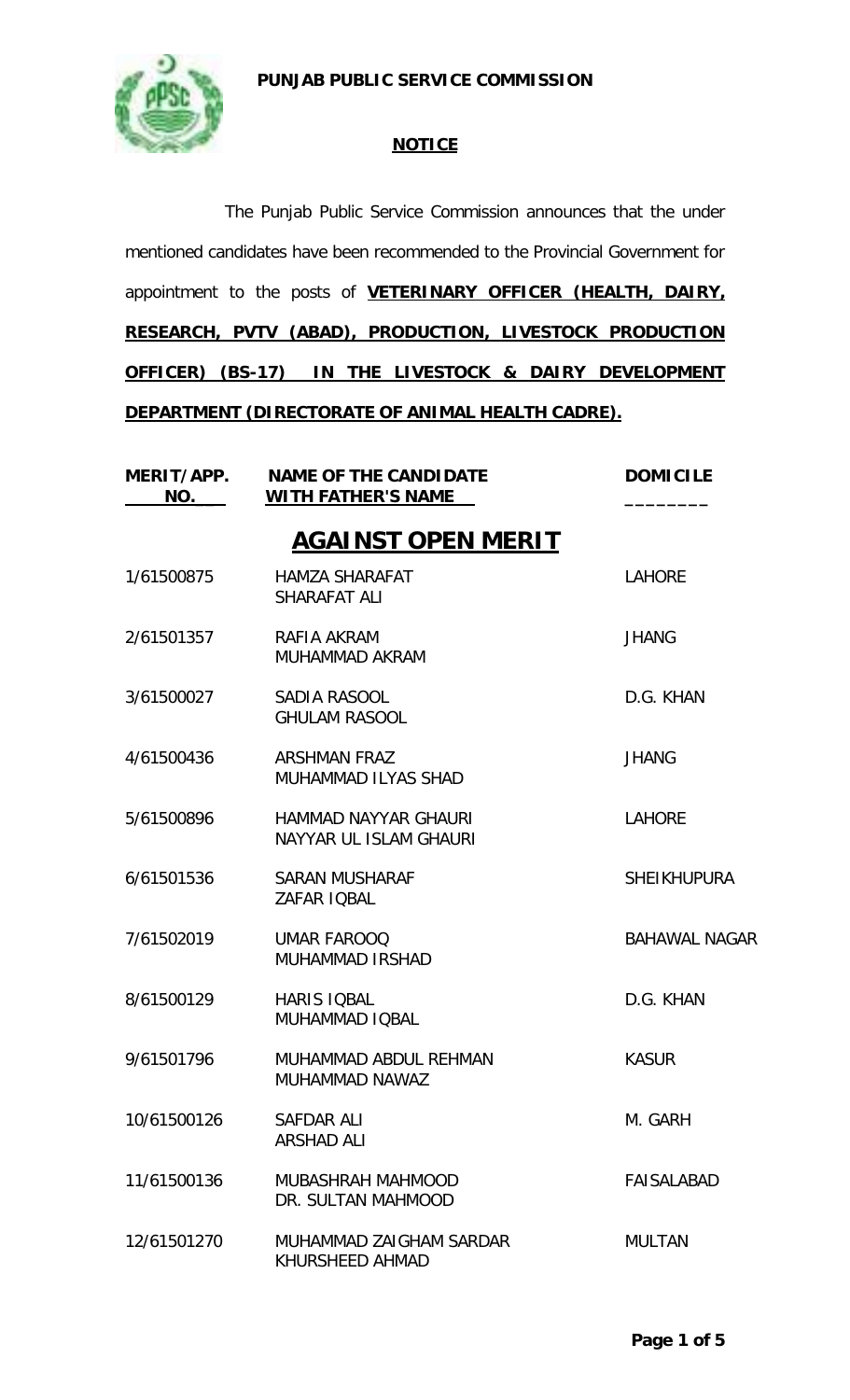| MERIT/APP.<br>NO. | <b>NAME OF THE CANDIDATE</b><br><b>WITH FATHER'S NAME</b> | <b>DOMICILE</b>    |
|-------------------|-----------------------------------------------------------|--------------------|
| 13/61502066       | <b>HAFIZ ALI SAJJAD</b><br>MUHAMMAD IQBAL                 | <b>OKARA</b>       |
| 14/61500185       | <b>BILAL ARSHAD</b><br>MUHAMMAD ARSHAD                    | M. GARH            |
| 15/61502090       | <b>SAEED ULLAH</b><br><b>HAFEEZ ULLAH</b>                 | <b>HAFIZABAD</b>   |
| 16/61501083       | MUHAMMAD IJAZ<br><b>ELAHI BUKHSH</b>                      | M. GARH            |
| 17/61500128       | <b>FAIZAN ASGHAR</b><br><b>ASGHAR ALI</b>                 | FAISALABAD         |
| 18/61500058       | NOMAN ANWAR<br>MUHAMMAD ANWAR                             | KHANEWAL           |
| 19/61500415       | <b>MUHAMMAD SHAHBAZ</b><br><b>MUHAMMAD HANIF</b>          | <b>SHEIKHUPURA</b> |
| 20/61502152       | MUHAMMAD BEHROZE<br>MUHAMMAD ASHRAF                       | <b>SHEIKHUPURA</b> |
| 21/61501386       | <b>FAIZ RASOOL</b><br><b>SULTAN AHMAD</b>                 | R.Y. KHAN          |
| 22/61500913       | <b>NAEEM ULLAH</b><br><b>ASIF IQBAL</b>                   | M.B.DIN            |
| 23/61500252       | SIMRAN YOUSAF<br><b>MUHAMMAD YOUSAF</b>                   | <b>LAHORE</b>      |
| 24/61502267       | MUHAMMAD ALI HASSAN<br><b>GHULAM RASOOL</b>               | <b>BHAKKAR</b>     |
| 25/61500346       | MUHAMMAD SALMAN SAEED<br><b>MUHAMMAD SAEED</b>            | <b>KASUR</b>       |
| 26/61501432       | HAFIZ MIAN MUHAMMAD AWAN<br>MIAN AHMAD AWAN               | <b>KHUSHAB</b>     |
| 27/61501621       | <b>KOMAL ZAINAB</b><br><b>AKHTAR HUSSAIN</b>              | <b>JEHLUM</b>      |
| 28/61502064       | MUHAMMAD TARIQ JAVED<br>MUHAMMAD SHAHADAT KHAN            | <b>SARGODHA</b>    |
| 29/61502282       | AMIR ALI<br><b>MUHAMMAD SHOAIB</b>                        | <b>GUJRANWALA</b>  |
| 30/61501034       | ALI HASSAN<br>MAQBOOL AHMAD                               | <b>FAISALABAD</b>  |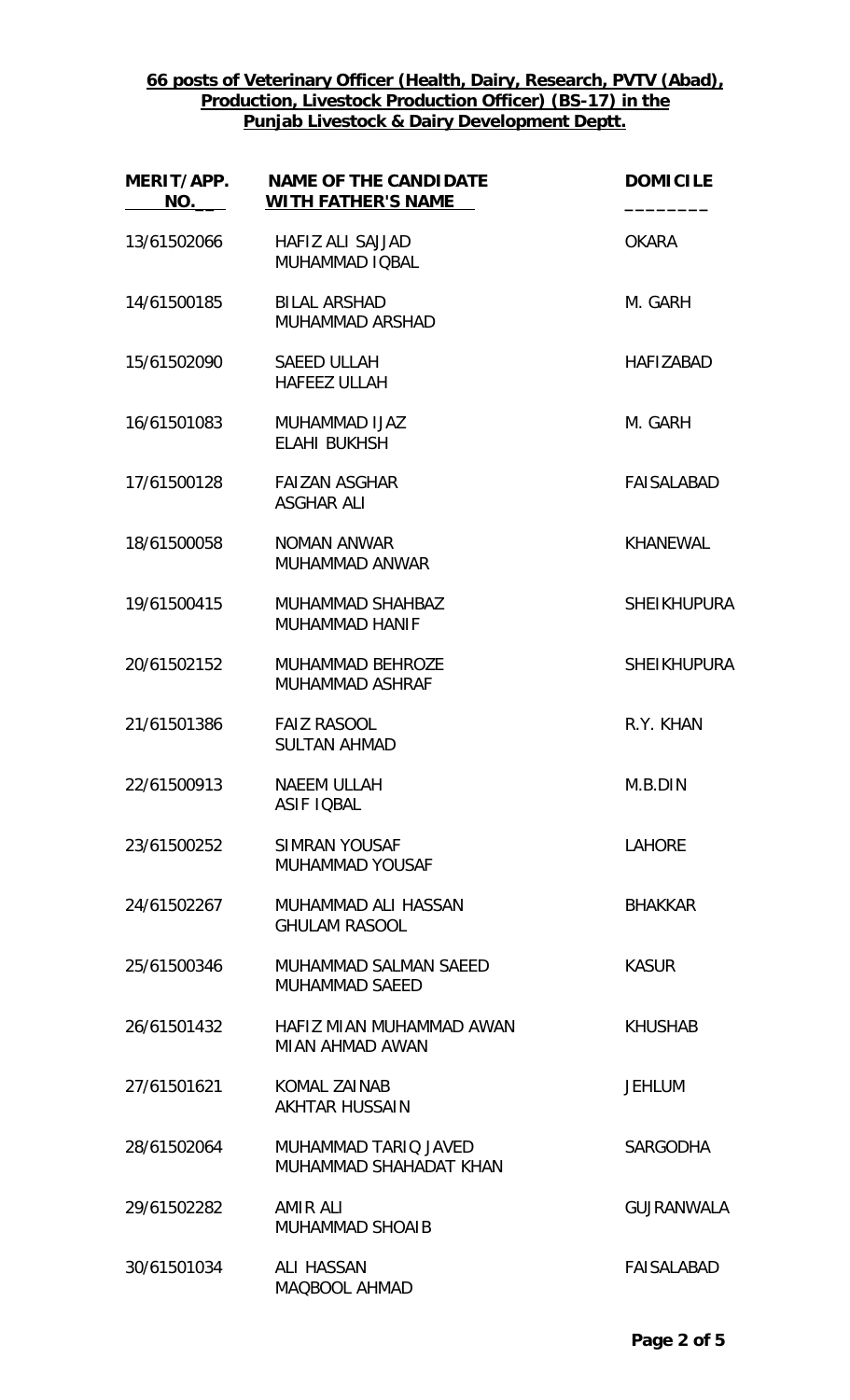| MERIT/APP.<br>NO. | <b>NAME OF THE CANDIDATE</b><br><b>WITH FATHER'S NAME</b> | <b>DOMICILE</b>      |
|-------------------|-----------------------------------------------------------|----------------------|
| 31/61501202       | MUBBASHIR QUYYAM<br><b>ABDUL QUYYAM</b>                   | <b>KHANEWAL</b>      |
| 32/61500928       | AHMED RAZA<br><b>KHADIM HUSSAIN</b>                       | <b>PAKPATTAN</b>     |
| 33/61501196       | <b>TAYYAB USMAN</b><br>LIAQAT ALI                         | <b>GUJRANWALA</b>    |
| 34/61500909       | <b>AZEEM IOBAL</b><br><b>MUHAMMAD NAZEER</b>              | <b>ATTOCK</b>        |
|                   | <u>AGAINST WOMEN QUOTA</u>                                |                      |
| 43/61500667       | AMBREEN KHALID<br>KHALID YAQOOB                           | <b>LAHORE</b>        |
| 47/61500703       | <b>ZAINAB JAVED</b><br>MUHAMMAD JAVED RASHID              | <b>BAHAWAL NAGAR</b> |
| 49/61500519       | <b>IQRA MUZAMMIL</b><br><b>GHULAM MUZAMMIL</b>            | <b>BAHAWAL NAGAR</b> |
| 50/61502057       | <b>ZUBARIA YOUSAF</b><br><b>MUHAMMAD YOUSAF</b>           | <b>NANKANA SAHIB</b> |
| 51/61500808       | <b>ANAM SHAKOOR</b><br><b>ABID HUSSAIN NADEEM</b>         | <b>KHANEWAL</b>      |
| 53/61500338       | SAJIDA NAEEM<br><b>MUHAMMAD NAEEM</b>                     | T.T. SINGH           |
| 60/61501789       | NAJAM-UL-LAIL<br>MUHAMMAD ZAKARIYA TAYYAB                 | <b>BAHAWALPUR</b>    |
| 64/61501050       | HAFIZA IFRA AZIZ<br>PARWAIZ AZIZ                          | <b>SHEIKHUPURA</b>   |
| 66/61500723       | <b>MAMOONA ARBAB</b><br>M SANA ULLAH WAHLA                | <b>BAHAWAL NAGAR</b> |
| 68/61500655       | <b>SANA NAEEM</b><br><b>NAEEM AZAM</b>                    | <b>KHANEWAL</b>      |
| 74/61500985       | <b>AYESHA SIDDIQUE</b><br><b>MUHAMMAD SIDDIQUE</b>        | <b>KASUR</b>         |
| 75/61501823       | <b>SUMAIRA NAZ</b><br><b>ABDUL GHAFFAR</b>                | <b>KHANEWAL</b>      |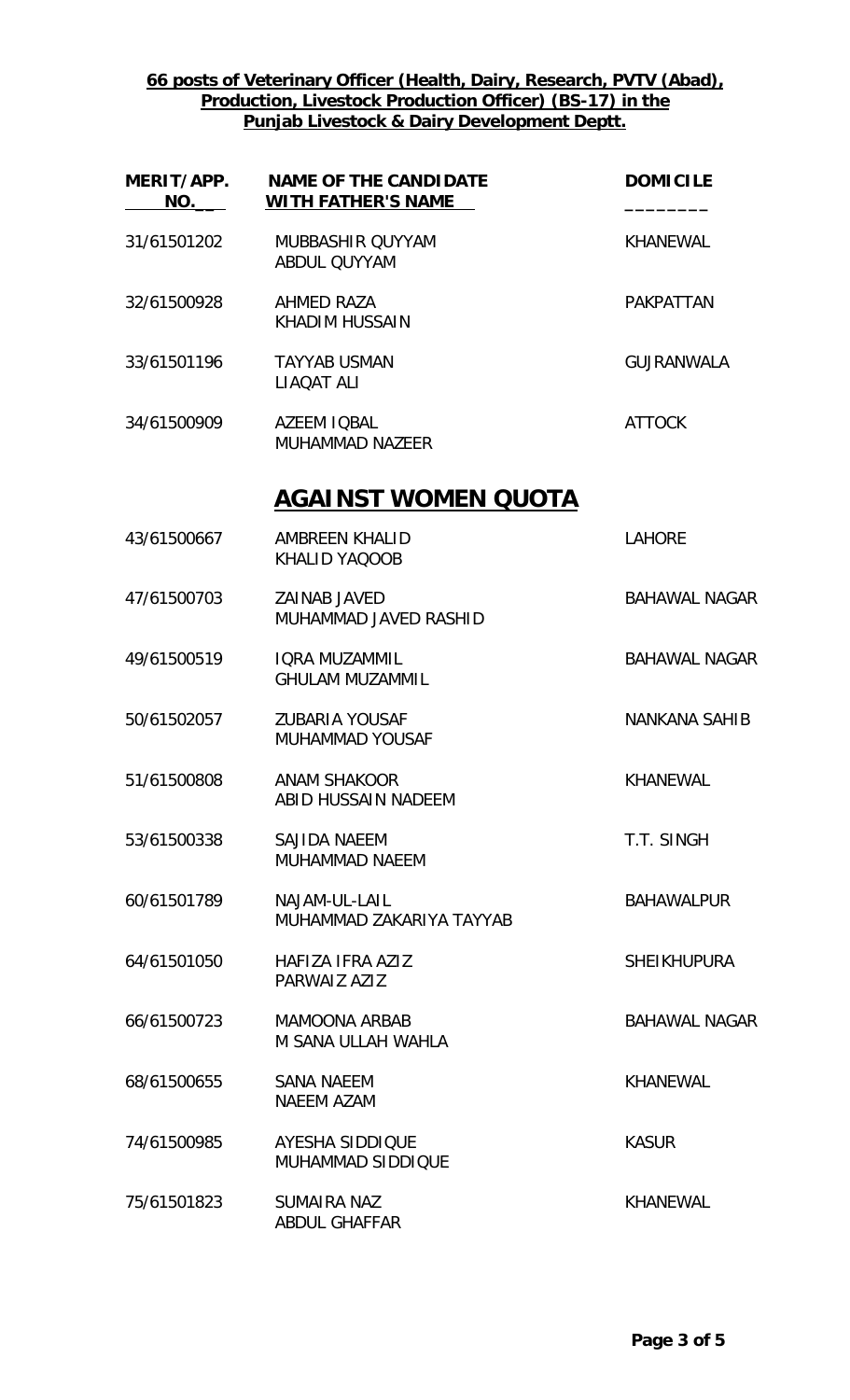| NO.          | MERIT/APP. NAME OF THE CANDIDATE<br><b>WITH FATHER'S NAME</b> | <b>DOMICILE</b>      |
|--------------|---------------------------------------------------------------|----------------------|
|              | <b>AGAINST SPECIAL PERSONS QUOTA</b>                          |                      |
| 80/61500437  | MUHAMMAD ISHAQ<br><b>MUHAMMAD BUKHSH</b>                      | <b>RAJANPUR</b>      |
| 135/61501246 | <b>BAQIR RAZA</b><br><b>BILAL HUSSAIN</b>                     | <b>RAJANPUR</b>      |
| 158/61501171 | ABDUL HANAN KHALID<br><b>KHALID AMIN</b>                      | <b>BAHAWAL NAGAR</b> |
| 160/61501867 | RASHID MAHMOOD<br><b>MUSHTAQ AHMAD</b>                        | R.Y. KHAN            |
| 183/61502034 | <b>MUHAMMAD ASAD</b><br>MUHAMMAD SADIO                        | <b>BHAKKAR</b>       |
| 186/61500360 | MUHAMMAD WAQAS ARSHED<br><b>MUHAMMAD ARSHED</b>               | <b>KHANEWAL</b>      |
| 201/61500235 | <b>HAKEEM ULLAH</b><br><b>FAIZ MUHAMMAD</b>                   | <b>RAJANPUR</b>      |
| 208/61500146 | ALI USMAN NAWAZ<br>MUHAMMAD NAWAZ                             | <b>RAJANPUR</b>      |
| 209/61500607 | ADIL AYUB<br>MUHAMMAD AYUB KHAN                               | <b>FAISALABAD</b>    |
| 210/61500176 | HAFIZ MUHAMMAD NAEEM<br><b>MUHAMMAD HUSSAIN</b>               | <b>NAROWAL</b>       |
| 211/61500747 | <b>UZMA MEHREEN</b><br>MUHAMMAD AFZAL                         | <b>BAHAWAL NAGAR</b> |
| 212/61500017 | <b>NAVEED IOBAL</b><br>MUHAMMAD IQBAL                         | D.G. KHAN            |
|              | <u>AGAINST MINORITIES QUOTA</u>                               |                      |
| 55/61501652  | ANMOL IRFAN GILL                                              | <b>RAWALPINDI</b>    |

90/61500990 JAMSHAID SARMAD R.Y. KHAN YOUSAF KHAZAN

IRFAN GILL